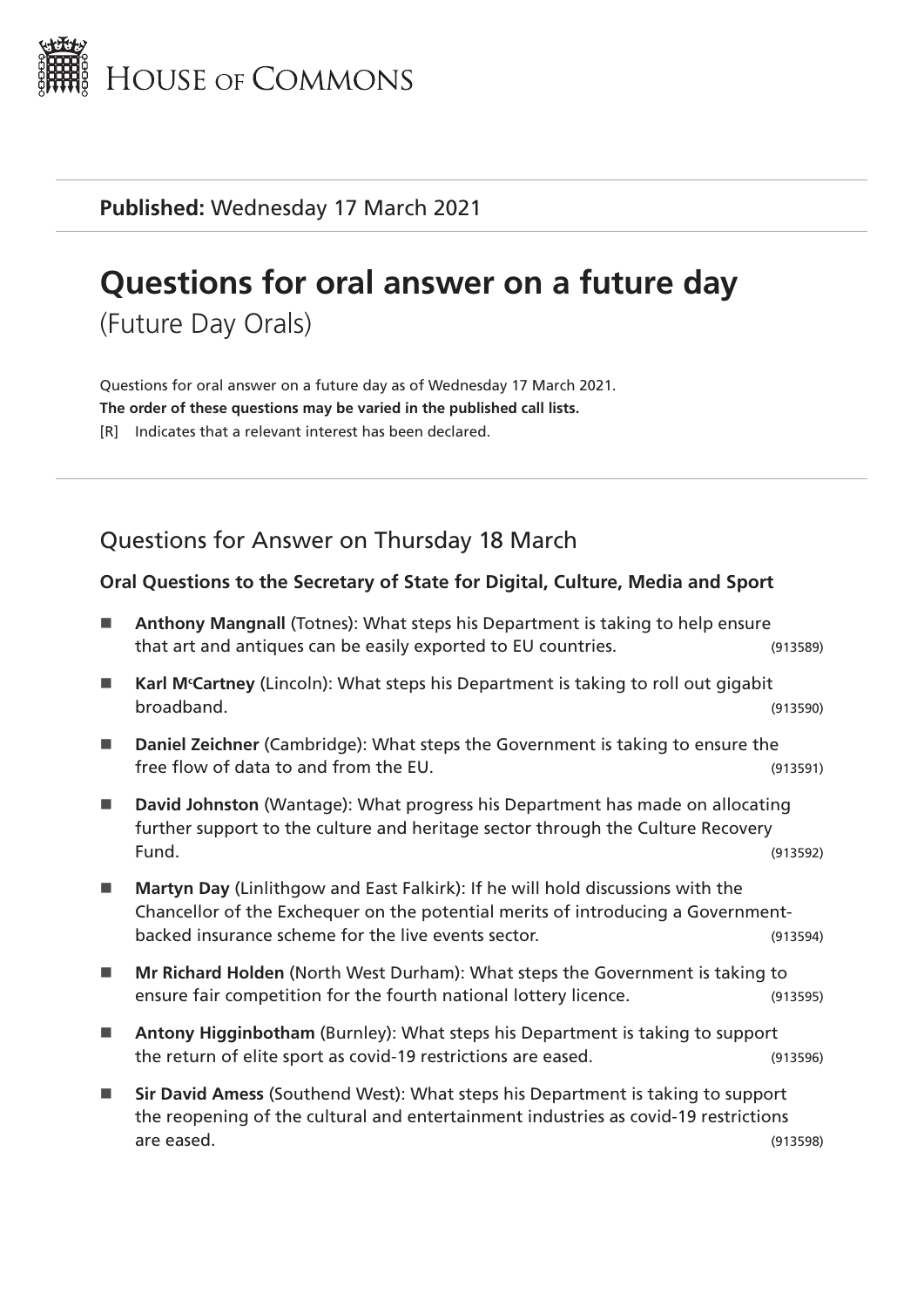| Sarah Olney (Richmond Park): What discussions he has had with the Chancellor<br>of the Exchequer on establishing a Government-backed insurance fund to help<br>support the return of live events and cultural festivals during the covid-19<br>outbreak. | (913599) |
|----------------------------------------------------------------------------------------------------------------------------------------------------------------------------------------------------------------------------------------------------------|----------|
| Chris Loder (West Dorset): What progress he has made on rolling out fibre spine<br>infrastructure in West Dorset.                                                                                                                                        | (913600) |
| Mrs Pauline Latham (Mid Derbyshire): What steps his Department is taking to<br>support the reopening of the cultural and entertainment industries as covid-19<br>restrictions are eased.                                                                 | (913602) |
| Barbara Keeley (Worsley and Eccles South): What assessment he has made of<br>the effect of the removal of work-permit free travel between the UK and EU for<br>musicians and performers on the UK's creative industries.                                 | (913603) |
| Matt Western (Warwick and Leamington): What steps he is taking to tackle the<br>digital divide.                                                                                                                                                          | (913608) |
| Ruth Cadbury (Brentford and Isleworth): What discussions he has had with Cabinet<br>colleagues on work-permit free travel for musicians and other performers to and<br>from the EU.                                                                      | (913610) |
| Tonia Antoniazzi (Gower): What steps he is taking to tackle the digital divide.                                                                                                                                                                          | (913615) |
| John Spellar (Warley): What steps he is taking to support the reopening of sport,<br>hospitality and leisure venues during the covid-19 outbreak.                                                                                                        | (913619) |

#### **At 10:00am Topical Questions to the Secretary of State for Digital, Culture, Media and Sport**

| <b>Kate Osborne</b> (Jarrow): If he will make a statement on his departmental<br>responsibilities. | (913549) |
|----------------------------------------------------------------------------------------------------|----------|
| <b>Andrew Percy (Brigg and Goole):</b>                                                             | (913550) |
| Jamie Stone (Caithness, Sutherland and Easter Ross):                                               | (913551) |
| <b>Richard Thomson (Gordon):</b>                                                                   | (913552) |
| Damien Moore (Southport):                                                                          | (913553) |
| <b>Catherine McKinnell (Newcastle upon Tyne North):</b>                                            | (913554) |
| Laura Farris (Newbury):                                                                            | (913555) |
| <b>Claire Coutinho (East Surrey):</b>                                                              | (913556) |
| <b>Anna McMorrin (Cardiff North):</b>                                                              | (913557) |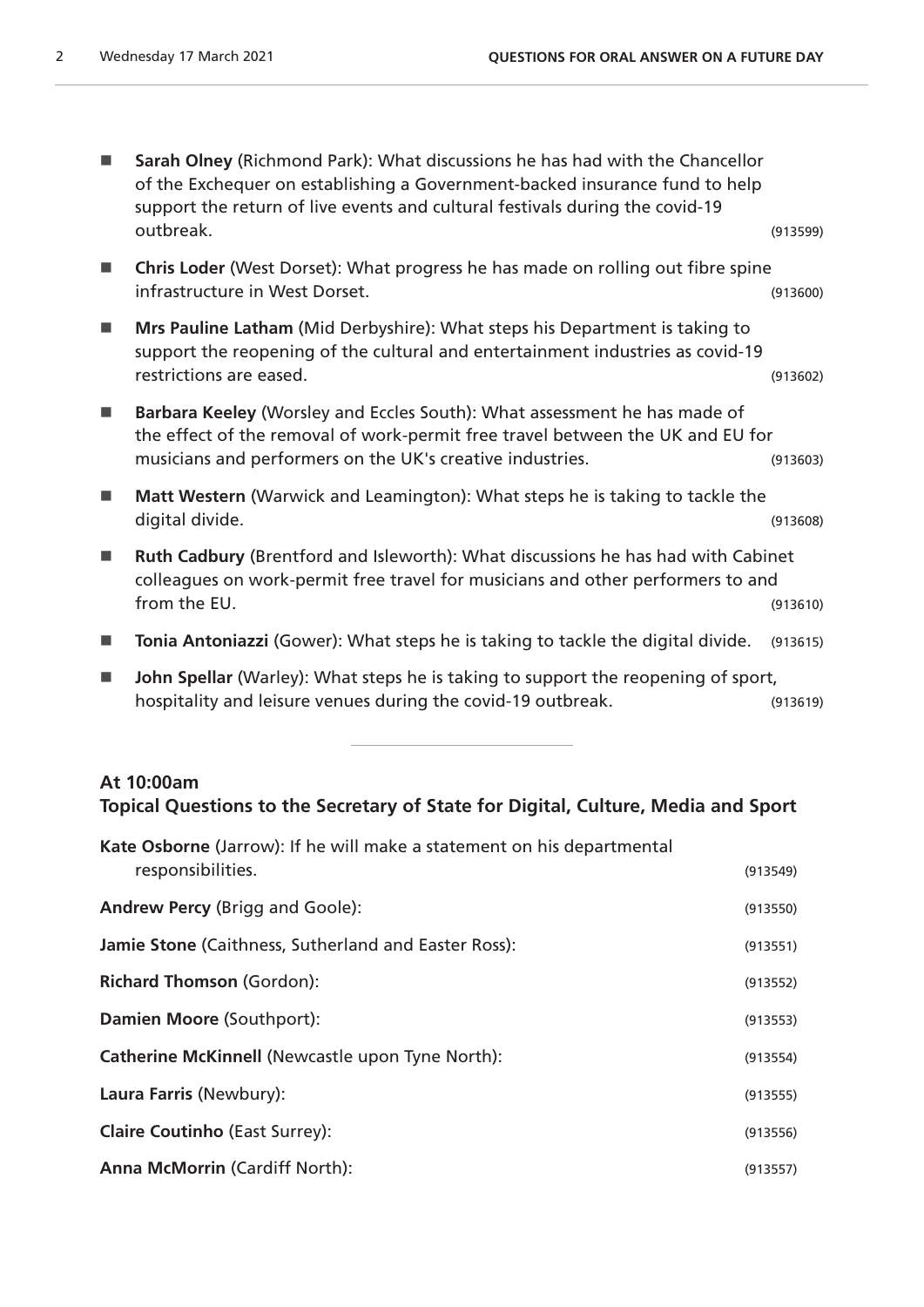**Mark Fletcher** (Bolsover): (913560)

#### **At 10:10am Oral Questions to the Attorney General**

| П              | Miss Sarah Dines (Derbyshire Dales): What recent assessment he has made of the<br>performance of the CPS Complex Casework Units.                                                                                   | $[R]$ (913654) |
|----------------|--------------------------------------------------------------------------------------------------------------------------------------------------------------------------------------------------------------------|----------------|
| $\mathbb{R}^n$ | Kenny MacAskill (East Lothian): What recent assessment he has made of the<br>effectiveness of his Department in helping to ensure the Government's compliance<br>with international law on the rights of refugees. | (913655)       |
| <b>College</b> | Duncan Baker (North Norfolk): What recent assessment he has made of the<br>effectiveness of the CPS in prosecuting offences relating to county lines drug<br>dealing.                                              | (913656)       |
| <b>I</b>       | Mr Tanmanjeet Singh Dhesi (Slough): What steps he is taking to increase the<br>number of prosecutions relating to modern slavery.                                                                                  | (913657)       |
| T.             | Saqib Bhatti (Meriden): What assessment he has made of the effectiveness of CPS<br>engagement with (a) local communities and (b) external stakeholders during the<br>covid-19 outbreak.                            | (913658)       |
| ш              | Gill Furniss (Sheffield, Brightside and Hillsborough): What steps she has taken to<br>increase the number of prosecutions relating to domestic violence.                                                           | (913659)       |
| <b>I</b>       | Stephen Morgan (Portsmouth South): What recent steps he has taken to increase<br>the number of prosecutions relating to domestic violence.                                                                         | (913660)       |
| $\mathbb{R}^n$ | James Grundy (Leigh): What assessment he has made of the effectiveness of steps<br>taken by the CPS to tackle the increased backlog of cases before the courts as a<br>result of the covid-19 outbreak.            | (913663)       |
| <b>I</b>       | Simon Baynes (Clwyd South): What steps he is taking to increase public<br>understanding of the law during the covid-19 outbreak.                                                                                   | (913664)       |
| $\mathbb{R}^n$ | Lee Anderson (Ashfield): What assessment he has made of the effectiveness of<br>steps taken by the CPS to tackle the increased backlog of cases before the courts as<br>a result of the covid-19 outbreak.         | (913667)       |
| <b>I</b>       | Bill Esterson (Sefton Central): What steps he is taking to help increase the number<br>of prosecutions for modern slavery.                                                                                         | (913669)       |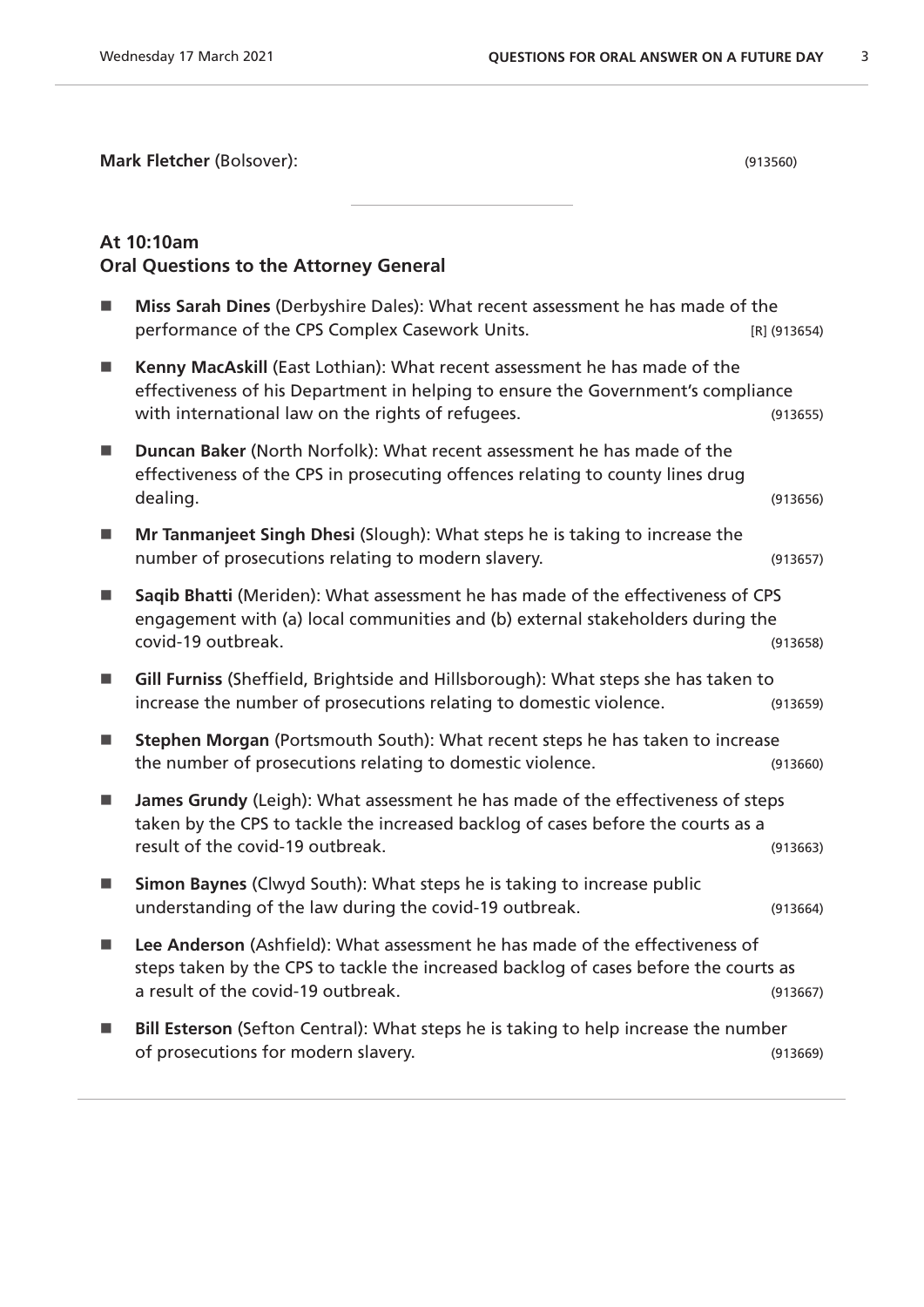## Questions for Answer on Monday 22 March

#### **Oral Questions to the Secretary of State for the Home Department**

| Felicity Buchan (Kensington): What steps her Department is taking to reduce<br>crime.                                                                                                                                                                                           | (913694) |
|---------------------------------------------------------------------------------------------------------------------------------------------------------------------------------------------------------------------------------------------------------------------------------|----------|
| Claire Hanna (Belfast South): What recent discussions her Department has had with<br>the Northern Ireland Executive on asylum accommodation in Northern Ireland. (913695)                                                                                                       |          |
| Allan Dorans (Ayr, Carrick and Cumnock): What plans she has to review the Misuse<br>of Drugs Act 1971.                                                                                                                                                                          | (913696) |
| Simon Fell (Barrow and Furness): What steps her Department is taking to support<br>victims of modern slavery.                                                                                                                                                                   | (913697) |
| Mr Richard Holden (North West Durham): What steps her Department is taking<br>to speed up the deportation of (a) serious foreign national offenders, (b) failed<br>asylum seekers, (c) people who commit serious breaches of their visa conditions<br>and (d) illegal migrants. | (913698) |
| Mrs Sharon Hodgson (Washington and Sunderland West): What steps her<br>Department is taking to protect people from fraud during the covid-19 outbreak.                                                                                                                          | (913699) |
| Kate Hollern (Blackburn): What steps her Department is taking to increase the<br>number of (a) police community support officers and (b) police officers.                                                                                                                       | (913700) |
| Geraint Davies (Swansea West): What steps she is taking to help ensure that the<br>streets are safe for women walking home at night.                                                                                                                                            | (913701) |
| Ian Levy (Blyth Valley): What steps her Department is taking to reduce crime.                                                                                                                                                                                                   | (913702) |
| Nickie Aiken (Cities of London and Westminster): What steps her Department is<br>taking to reduce crime.                                                                                                                                                                        | (913703) |
| Ben Everitt (Milton Keynes North): What steps her Department is taking to tackle<br>unauthorised encampments.                                                                                                                                                                   | (913704) |
| Rob Butler (Aylesbury): What steps her Department is taking to reduce crime.                                                                                                                                                                                                    | (913705) |
| Dr Kieran Mullan (Crewe and Nantwich): What steps her Department is taking to<br>tackle unauthorised encampments.                                                                                                                                                               | (913706) |
| <b>Bob Blackman</b> (Harrow East): What steps her Department is taking to deport<br>foreign national offenders.                                                                                                                                                                 | (913707) |
| Catherine West (Hornsey and Wood Green): What steps her Department is taking<br>to respond to the findings of the Independent Chief Inspector of Borders and<br>Immigration's inspection of contingency asylum accommodation.                                                   | (913708) |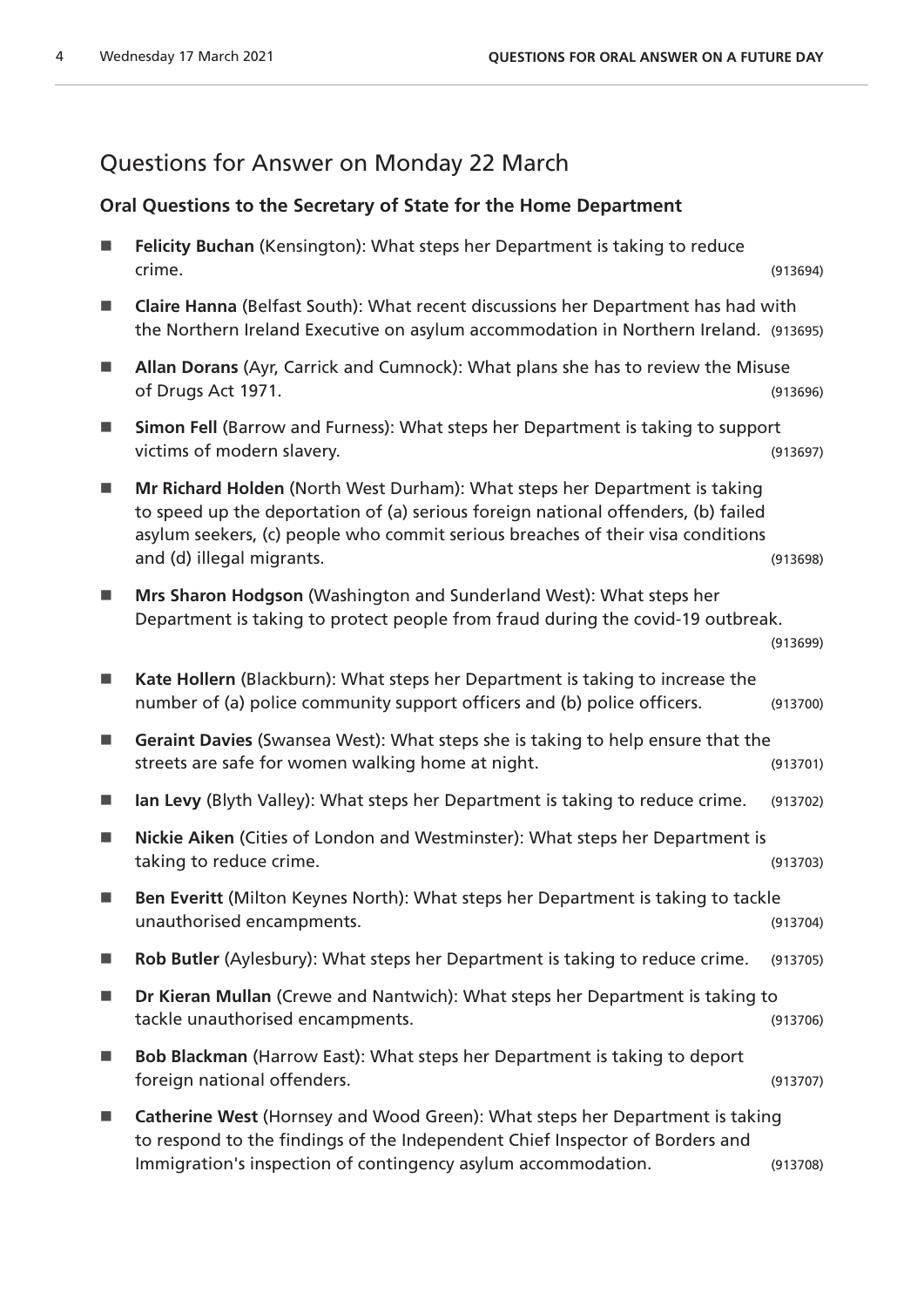| Mr Simon Clarke (Middlesbrough South and East Cleveland): What steps her<br>Department is taking to support the improvement of Cleveland Police.                                              | (913709) |
|-----------------------------------------------------------------------------------------------------------------------------------------------------------------------------------------------|----------|
| Ian Lavery (Wansbeck): What steps she is taking to resolve her Department's<br>industrial dispute with Border Force staff at Heathrow Airport.                                                | (913710) |
| Peter Grant (Glenrothes): What support her Department is providing to EU citizens<br>ahead of the EU Settlement Scheme deadline.                                                              | (913711) |
| James Sunderland (Bracknell): What steps her Department is taking to reduce<br>crime.                                                                                                         | (913712) |
| Bob Seely (Isle of Wight): What progress her Department has made on<br>implementing the immigration route for Hong Kong British Nationals (Overseas)<br>passport holders to settle in the UK. | (913713) |
| Helen Hayes (Dulwich and West Norwood): What recent discussions she has had<br>with the Chancellor of the Exchequer on the adequacy of resources for Violence<br><b>Reduction Units.</b>      | (913714) |
| Mick Whitley (Birkenhead): What steps her Department is taking to protect<br>vulnerable children from county lines drugs networks.                                                            | (913715) |
| Robert Largan (High Peak): What steps her Department is taking to reduce crime.                                                                                                               | (913716) |
| Michael Fabricant (Lichfield): What steps her Department is taking to prevent<br>migrants from unlawfully crossing the English Channel; and if she will make a<br>statement.                  | (913717) |
| Alex Cunningham (Stockton North): What recent discussions she has had with the<br>Chancellor of the Exchequer on the adequacy of resources for Violence Reduction<br>Units.                   | (913718) |
| Stephen Flynn (Aberdeen South): What assessment she has made of the adequacy<br>of the temporary accommodation provided by her Department for asylum seekers.                                 | (913719) |
| Dr Luke Evans (Bosworth): What steps her Department is taking to reduce pet<br>theft.                                                                                                         | (913720) |
| Scott Benton (Blackpool South): What steps her Department is taking to simplify<br>asylum (a) claims and (b) appeals.                                                                         | (913721) |
| Stephen Morgan (Portsmouth South): What recent assessment she has made of the<br>adequacy of police resources during the covid-19 outbreak.                                                   | (913723) |
| Nadia Whittome (Nottingham East): What assessment she has made of the effect<br>on people of the No Recourse to Public Funds condition applied to immigration<br>status.                      | (913725) |